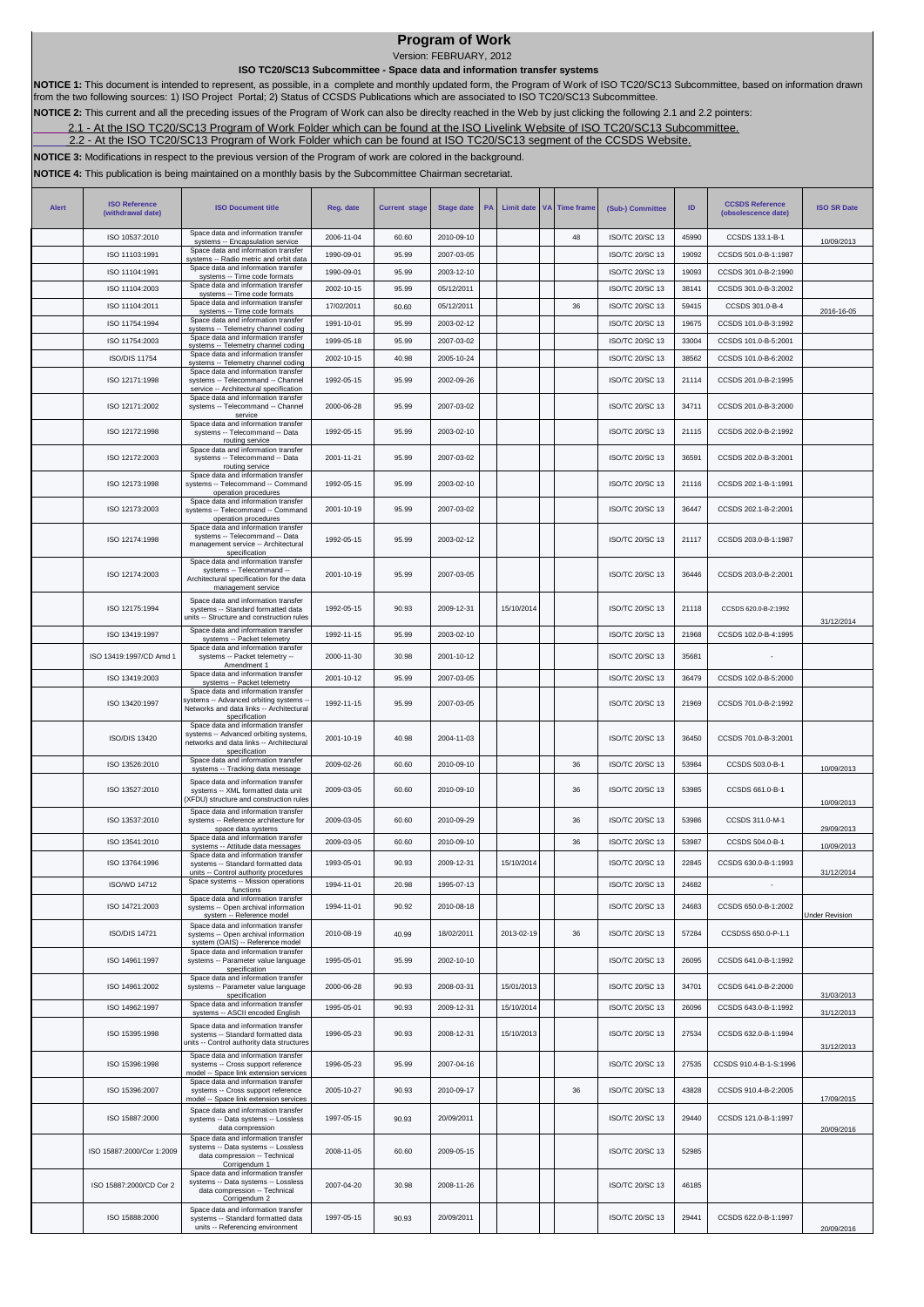|   | ISO 15889:2000            | Space data and information transfer<br>systems -- Data description language -<br><b>EAST</b> specification                                                            | 1997-05-15 | 95.99                                                                   | 2003-02-10 |            |    | ISO/TC 20/SC 13        | 29442 | CCSDS 644.0-B-1-S:1997  |                          |
|---|---------------------------|-----------------------------------------------------------------------------------------------------------------------------------------------------------------------|------------|-------------------------------------------------------------------------|------------|------------|----|------------------------|-------|-------------------------|--------------------------|
|   | ISO 15889:2000/CD Amd 1   | Space data and information transfer<br>systems -- Data description language -                                                                                         | 2000-11-30 | 30.98                                                                   | 2001-10-12 |            |    | ISO/TC 20/SC 13        | 35682 |                         |                          |
|   | ISO 15889:2003            | EAST specification -- Amendment 1<br>Space data and information transfer<br>systems -- Data description language -                                                    | 2001-10-12 | 95.99                                                                   | 14/10/2011 |            |    | ISO/TC 20/SC 13        | 36451 | CCSDS 644.0-B-2-S:2000  |                          |
|   | ISO 15889:2011            | EAST specification<br>Space data and information transfer<br>systems -- Data description language -<br>EAST specification                                             | 30/08/2010 | 60.60                                                                   | 14/10/2011 |            | 36 | ISO/TC 20/SC 13        | 57320 | CCSDS 644.0-B-3         | 14/10/2016               |
|   | <b>ISO/DIS 15890</b>      | Space data and information transfer<br>systems -- Advanced orbiting systems,<br>networks and data links -- Audio, video<br>and still-image communications<br>services | 1997-05-15 | 40.98                                                                   | 2001-09-04 |            |    | ISO/TC 20/SC 13        | 29443 | CCSDS 704.0-B-1-S:1994  |                          |
|   | ISO 15891:2000            | Space data and information transfer<br>systems -- Protocol specification for<br>space communications -- Network                                                       | 1997-05-15 | 95.99                                                                   | 10/05/2011 |            |    | ISO/TC 20/SC 13        | 29444 | CCSDS 713.0-B-1:1999    | N/A                      |
|   | ISO 15892:2000            | Space data and information transfer<br>systems -- Protocol specification for<br>space communications -- Security                                                      | 1997-05-15 | 95.99                                                                   | 10/05/2011 |            |    | ISO/TC 20/SC 13        | 29445 | CCSDS 713.5-B-1:1999    | N/A                      |
|   | ISO 15893:2000            | Space data and information transfer<br>systems -- Protocol specification for<br>space communications -- Transport<br>protocol                                         | 1997-05-15 | 95.99                                                                   | 2010-09-10 |            |    | ISO/TC 20/SC 13        | 29446 | CCSDS 714.0-B-1:1999    |                          |
|   | ISO 15893:2010            | Space data and information transfer<br>systems -- Space communications<br>protocol specification (SCPS) --<br>Transport protocol (SCPS-TP)                            | 2007-03-06 | 60.60                                                                   | 2010-09-10 |            | 48 | ISO/TC 20/SC 13        | 45986 | CCSDS 714.0-B-2         | 10/09/2015               |
|   | ISO 15894:2000            | Space data and information transfer<br>systems -- Protocol specification for<br>space communications -- File protocol                                                 | 1997-05-15 | 95.99                                                                   | 10/05/2011 |            |    | ISO/TC 20/SC 13        | 29447 | CCSDS 717.0-B-1:1999    | N/A                      |
|   | ISO 16363:2012            | Space data and information transfer<br>systems - Audit and certification of<br>trustworthy digital repositories                                                       | 2010-04-08 | 60.60                                                                   | 14/02/2012 |            | 36 | <b>ISO/TC 20/SC 13</b> | 56510 | CCSDS 652.0-R-1         | 14/02/2015               |
|   | ISO/DIS 16919             | Requirements for bodies providing audit<br>and certification of candidate<br>trustworthy digital repositories                                                         | 2010-12-07 | 40.99                                                                   | 23/11/2011 | 07/06/2013 | 36 | ISO/TC 20/SC 13        | 57950 | CCSDS 652.1-R.1         |                          |
|   | ISO 17107:2011            | Space data and information transfer<br>systems -- XML specification for<br>navigation data messages                                                                   | 20/01/2011 | 60.60                                                                   | 08/11/2011 |            | 36 | ISO/TC 20/SC 13        | 59155 |                         | 08/11/2014               |
|   | ISO 17214:2011            | Space data and information transfer<br>systems -- Spacecraft onboard interface<br>services -- Time access service                                                     | 17/02/2011 | 60.60                                                                   | 15/12/2011 |            | 36 | ISO/TC 20/SC 13        | 59416 | CCSDS 872.0-M-1         | 15/12/2014               |
|   | ISO 17355:2003            | Space data and information transfer<br>systems -- CCSDS file delivery protocol                                                                                        | 1999-05-18 | 95.99                                                                   | 2004-05-18 |            |    | ISO/TC 20/SC 13        | 33005 | CCSDS 727.0-B-1 S:2002  |                          |
|   | ISO 17355:2004            | Space data and information transfer<br>systems -- CCSDS file delivery protocol                                                                                        | 2002-10-15 | 95.99                                                                   | 2007-05-07 |            |    | ISO/TC 20/SC 13        | 38593 |                         |                          |
|   | ISO 17355:2007            | Space data and information transfer<br>systems -- CCSDS file delivery protocol                                                                                        | 2005-10-27 | 90.92                                                                   | 2007-08-10 |            | 36 | ISO/TC 20/SC 13        | 43829 | CCSDS 727.0-B-3 S: 2005 |                          |
| Θ | ISO/CD 17355              | Space data and information transfer<br>systems -- CCSDS file delivery protocol                                                                                        | 2007-08-10 | 30.98                                                                   | 2010-03-05 |            | 48 | ISO/TC 20/SC 13        | 50246 | CCSDS 727.0-B-4: 2007   |                          |
|   | ISO 17433:2001            | Space data and information transfer<br>systems -- Packet telemetry services                                                                                           | 1998-06-30 | 95.99                                                                   | 2003-02-11 |            |    | ISO/TC 20/SC 13        | 28460 | CCSDS 103.0-B-1 S:1996  |                          |
|   | ISO 17433:2003            | Space data and information transfer<br>systems -- Packet telemetry services                                                                                           | 2001-10-19 | 95.99                                                                   | 2007-03-05 |            |    | ISO/TC 20/SC 13        | 36448 | CCSDS 103.0-B-2 S:2001  |                          |
|   | <b>ISO/DIS 17807</b>      | Space data and information transfer<br>systems -- Telemetry (TM) channel<br>coding profiles                                                                           | 11/10/2011 | 40.20                                                                   | 29/11/2011 | 11/04/2014 | 36 | ISO/TC 20/SC 13        | 60592 | CCSDS 735.1-B-1         | <b>Jnder Development</b> |
|   | <b>ISO/DIS 17808</b>      | Space data and information transfer<br>systems -- Telemetry (TM) channel<br>coding profiles                                                                           | 11/10/2011 | 40.20                                                                   | 29/11/2011 | 11/04/2014 | 36 | ISO/TC 20/SC 13        | 60593 | CCSDS 131.4-M-1         | Under Development        |
|   | <b>ISO/DIS 17809</b>      | Space data and information transfer<br>systems - Delta-Differential One Way<br>Ranging (Delta-DOR) Operations                                                         | 11/10/2011 | 40.20                                                                   | 29/11/2011 | 11/04/2014 | 36 | ISO/TC 20/SC 13        | 60594 | CCSDS 506.0-M-1         | Under Development        |
|   | <b>ISO/DIS 17810</b>      | Space data and information transfer<br>systems - Data Transmission and PN<br>Ranging for 2 GHz CDMA Link via Data<br><b>Relay Satellite</b>                           | 11/10/2011 | 40.20                                                                   | 29/11/2011 | 11/04/2014 | 36 | ISO/TC 20/SC 13        | 60595 | CCSDS 415.1-B-1         | <b>Jnder Development</b> |
|   | ISO 20652:2006            | Space data and information transfer<br>systems -- Producer-archive interface --<br>Methodology abstract standard<br>Space data and information transfer               | 2003-04-10 | 90.93                                                                   | 2009-06-30 | 15/04/2014 |    | ISO/TC 20/SC 13        | 39577 | CCSDS 651.0-M-1:2004    | 30/06/2014               |
|   | ISO 21459:2006            | systems -- Proximity-1 space link<br>protocol -- Coding and synchronization<br>sublayer                                                                               | 2004-01-09 | 90.93                                                                   | 2009-12-31 | 15/10/2014 | 48 | ISO/TC 20/SC 13        | 40247 | CCSDS 211.2-B-1:2003    | 31/12/2014               |
|   | ISO 21460:2006            | Space data and information transfer<br>systems -- Proximity-1 space link<br>protocol -- Physical layer                                                                | 2004-01-09 | 95.99                                                                   | 2007-10-10 |            | 48 | ISO/TC 20/SC 13        | 40248 | CCSDS 211.1-B-1         |                          |
|   | ISO 21460:2007            | Space data and information transfer<br>systems -- Proximity-1 space link<br>protocol -- Physical layer                                                                | 2006-09-12 | 90.93                                                                   | 20/09/2011 |            | 36 | ISO/TC 20/SC 13        | 44999 | CCSDS 211.1-B-3:2006    | 20/09/2016               |
|   | ISO 21961:2003            | Space data and information transfer<br>systems -- Data entity dictionary<br>specification language (DEDSL) --<br>Abstract syntax                                      | 2001-06-29 | 90.93                                                                   | 2008-06-30 | 15/04/2013 |    | ISO/TC 20/SC 13        | 36036 | CCSDS 647.1-B-1:2001    | 30/06/2013               |
|   | ISO 21962:2003            | Space data and information transfer<br>systems -- Data entity dictionary<br>specification language (DEDSL) -- PVL<br>syntax                                           | 2001-06-29 | 90.93                                                                   | 2008-06-30 | 15/04/2013 |    | ISO/TC 20/SC 13        | 36037 | CCSDS 647.2-B-1:2001    | 30/06/2013               |
|   | ISO 22641:2005            | Space data and information transfer<br>systems -- TM (telemetry)<br>synchronization and channel coding                                                                | 2001-10-12 | 90.92                                                                   | 11/10/2011 |            |    | ISO/TC 20/SC 13        | 36375 | CCSDS 131.0-B-1:2003    |                          |
|   | ISO/DIS 22641             | Space data and information transfer<br>systems -- TM (telemetry)<br>synchronization and channel coding                                                                | 11/10/2011 | 40.20<br>(Start date: 2011<br>$11 - 08$<br>End date: 2012-<br>$04 - 09$ | 08/11/2011 | 11/04/2014 | 36 | ISO/TC 20/SC 13        | 60590 | <b>CCSDS 131-B-2</b>    |                          |
|   | ISO 22642:2005            | Space data and information transfer<br>systems -- TC (telecommand)<br>synchronization and channel coding                                                              | 2001-10-12 | 90.93                                                                   | 2008-12-31 | 15/10/2013 |    | ISO/TC 20/SC 13        | 36376 | CCSDS 231.0-B-1:2003    |                          |
|   | ISO 22642:2005/Cor 1:2007 | Space data and information transfer<br>systems -- TC (telecommand)<br>synchronization and channel coding<br>Technical Corrigendum 1                                   | 2007-08-21 | 60.60                                                                   | 2007-10-03 |            |    | ISO/TC 20/SC 13        | 50342 |                         |                          |
|   | ISO 22643:2003            | Space data and information transfer<br>systems -- Data entity dictionary<br>specification language (DEDSL) --<br>XML/DTD Syntax                                       | 2001-07-20 | 90.93                                                                   | 2009-04-01 | 15/04/2014 |    | ISO/TC 20/SC 13        | 36377 | CCSDS 647.3-B-1:2002    | 01/04/2014               |
|   | ISO 22644:2006            | Space data and information transfer<br>systems -- Orbit data messages                                                                                                 | 19/05/2005 | 90.92                                                                   | 07/05/2008 |            | 36 | ISO/TC 20/SC 13        |       | CCSDS 502.0-B-1         |                          |
|   | ISO/CD 22644              | Space data and information transfer<br>systems -- Orbit data messages<br>Space data and information transfer                                                          | 12/10/2001 | 30.98                                                                   | 03/11/2004 |            |    | ISO/TC 20/SC 13        | 36379 |                         |                          |
|   | ISO 22645:2005            | systems -- TM (telemetry) space data<br>link protocol                                                                                                                 | 2001-10-12 | 90.93                                                                   | 2008-12-31 | 15/10/2013 |    | ISO/TC 20/SC 13        | 36380 | CCSDS 132.0-B-1:2003    | 31/12/2013               |
|   | ISO 22646:2005            | Space data and information transfer<br>systems -- Space packet protocol                                                                                               | 2001-10-12 | 90.93                                                                   | 2008-12-31 | 15/10/2013 |    | ISO/TC 20/SC 13        | 36381 | CCSDS 133.0-B-1:2003    | 31/12/3013               |
|   | ISO 22647:2006            | Space data and information transfer<br>systems -- Space link identifiers                                                                                              | 2001-10-12 | 95.99                                                                   | 2010-09-10 |            |    | ISO/TC 20/SC 13        | 36383 | CCSDS 135.0-B-1:2002    |                          |
|   | ISO 22647:2010            | Space data and information transfer<br>systems -- Space link identifiers<br>Space data and information transfer                                                       | 2007-03-14 | 60.60                                                                   | 2010-09-10 |            | 48 | ISO/TC 20/SC 13        | 45987 | CCSDS 135.0-B-3         |                          |
|   | ISO 22663:2006            | systems -- Proximity-1 space link<br>protocol -- Data link layer<br>Space data and information transfer                                                               | 2001-10-12 | 95.99<br>90.93                                                          | 2007-10-10 |            |    | ISO/TC 20/SC 13        | 36386 | CCSDS 211.0-B-3:2004    |                          |
|   | ISO 22663:2007            | systems -- Proximity-1 space link<br>protocol -- Data link layer                                                                                                      | 2006-09-12 |                                                                         | 20/09/2011 |            | 36 | ISO/TC 20/SC 13        | 45000 | CCSDS 211.0-B-4         | 20/09/2016               |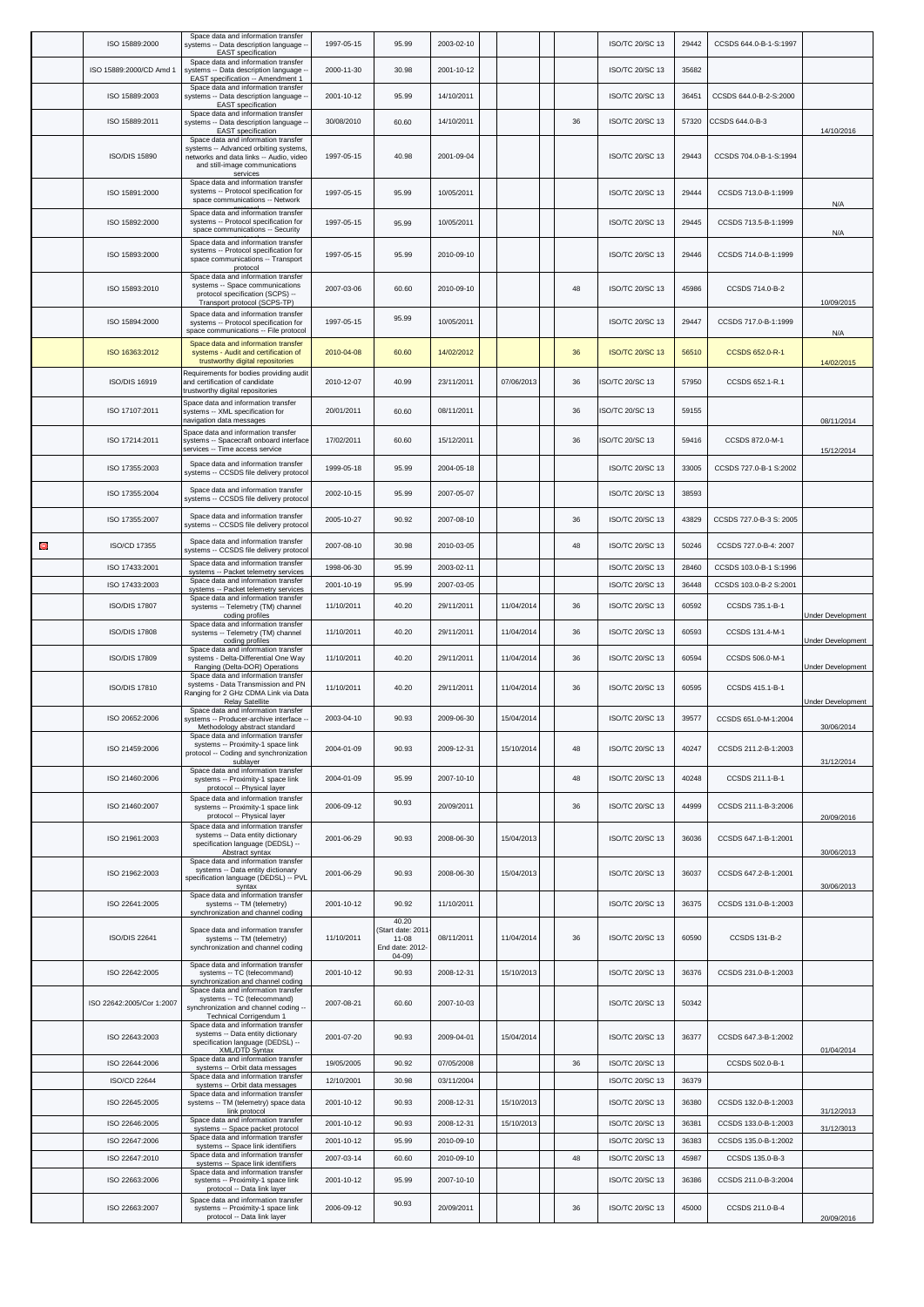|           | ISO 22664:2005          | Space data and information transfer<br>systems -- TC (telecommand) space<br>data link protocol                                                                                  | 2001-10-12 | 90.93 | 2008-12-31 | 15/10/2013                                           |    | ISO/TC 20/SC 13        | 36389 | CCSDS 232.0-B-1:2003 |                       |
|-----------|-------------------------|---------------------------------------------------------------------------------------------------------------------------------------------------------------------------------|------------|-------|------------|------------------------------------------------------|----|------------------------|-------|----------------------|-----------------------|
|           | ISO 22666:2005          | Space data and information transfer<br>systems -- AOS (advanced orbiting<br>systems) space data link protocol                                                                   | 2001-10-12 | 95.99 | 2007-08-15 |                                                      |    | ISO/TC 20/SC 13        | 36391 | CCSDS 732.0-B-1:2003 |                       |
|           | ISO 22666:2007          | Space data and information transfer<br>systems -- AOS (advanced orbiting<br>systems) space data link protocol                                                                   | 2006-06-23 | 90.60 | 17/12/2010 |                                                      | 36 | ISO/TC 20/SC 13        | 44866 | CCSDS 732.0-B-2      | 15/08/2012            |
| Θ         | ISO/CD 22666            | Space data and information transfer<br>systems -- AOS (advanced orbiting<br>systems) space data link protocol                                                                   | 22/09/2011 | 30.98 | 18/10/2011 | 2013-03-22<br>(Cancellatio<br>n date:<br>2013-09-22) | 36 | <b>ISO/TC 20/SC 13</b> | 60519 |                      |                       |
|           | ISO 22667:2005          | Space data and information transfer<br>systems -- Communication operations<br>Procedure-1                                                                                       | 2001-10-12 | 90.93 | 2008-12-31 | 15/10/2013                                           |    | ISO/TC 20/SC 13        | 36392 | CCSDS 232.1-B-1:2003 | 31/12/2013            |
|           | <b>ISO/WD 22668</b>     | Space data and information transfer<br>systems -- Space link extension (SLE) -<br>Service management specification                                                              | 2001-10-12 | 20.98 | 2003-11-07 |                                                      |    | <b>ISO/TC 20/SC 13</b> | 36393 |                      |                       |
|           | ISO 22669:2003          | Space data and information transfer<br>systems -- Space link extension (SLE) -<br>Return-all-frames service                                                                     | 2001-10-12 | 95.99 | 2007-01-26 |                                                      |    | ISO/TC 20/SC 13        | 36394 | CCSDS 911.1-B-1:2002 |                       |
|           | ISO 22669:2007          | Space data and information transfer<br>systems -- Space link extension (SLE) -<br>Return-all-frames service                                                                     | 2004-12-08 | 90.93 | 2010-06-30 |                                                      | 36 | ISO/TC 20/SC 13        | 43442 | CCSDS 911.1-B-2      |                       |
|           | ISO 22670:2006          | Space data and information transfer<br>systems -- Space link extension (SLE) -<br>Return-channel-frames service                                                                 | 2001-10-12 | 90.93 | 2009-06-30 | 15/04/2014                                           |    | ISO/TC 20/SC 13        | 36395 | CCSDS 911.2-B-1:2004 |                       |
|           | ISO 22671:2005          | Space data and information transfer<br>systems -- Space link extension (SLE)<br>Forward command link transmission<br>unit (CLTU)                                                | 2001-10-12 | 95.99 | 2007-01-26 |                                                      |    | ISO/TC 20/SC 13        | 36396 | CCSDS 912.1-B-1:2002 |                       |
|           | ISO 22671:2007          | Space data and information transfer<br>systems -- Space link extension (SLE) -<br>Forward communications link<br>transmission unit (CLTU) service                               | 2004-12-08 | 95.99 | 08/11/2011 |                                                      | 36 | <b>ISO/TC 20/SC 13</b> | 43443 | CCSDS 912.1-B-2      |                       |
| $\bullet$ | ISO 22671:2007/CD Cor 1 | Space data and information transfer<br>systems -- Space link extension (SLE) -<br>Forward communications link<br>transmission unit (CLTU) service --<br>Technical Corrigendum 1 | 2007-10-01 | 30.98 | 17/01/2011 |                                                      |    | ISO/TC 20/SC 13        | 50583 |                      |                       |
|           | ISO 22671:2011          | Space data and information transfer<br>systems -- Space link extension (SLE) -<br>Forward communications link<br>transmission unit (CLTU) service                               | 22/12/2010 | 60.60 | 08/11/2011 |                                                      | 36 | ISO/TC 20/SC 13        | 58052 |                      |                       |
|           | ISO 22672:2006          | Space data and information transfer<br>systems -- Space link extension (SLE) -<br>Forward space packet                                                                          | 19/05/2005 | 95.99 | 08/11/2011 |                                                      | 36 | ISO/TC 20/SC 13        | 42721 | CCSDS 912.3-B-1      |                       |
|           | ISO/CD 22672            | Space data and information transfer<br>systems -- Space link extension (SLE) -<br>Forward space packet service                                                                  | 12/10/2001 | 30.98 | 04/05/2004 |                                                      | 36 | ISO/TC 20/SC 13        | 36397 |                      |                       |
|           | ISO 22672:2011          | Space data and information transfer<br>systems -- Space link extension (SLE) -<br>Forward space packet service<br>specification                                                 | 22/12/2010 | 60.60 | 08/11/2011 |                                                      | 36 | <b>ISO/TC 20/SC 13</b> | 58052 | CCSDS 911.5-B-1      |                       |
|           | ISO 26143:2007          | Space data and information transfer<br>systems -- Space link extension (SLE)<br>Return operational control fields service                                                       | 2005-09-08 | 90.93 | 2010-06-30 |                                                      | 36 | <b>ISO/TC 20/SC 13</b> | 43394 | CCSDS 911.5-B-1      |                       |
|           | ISO 26868:2009          | Space data and information transfer<br>systems -- Image data compression                                                                                                        | 2005-12-02 | 60.60 | 2009-01-29 | 15/01/2014                                           | 36 | <b>ISO/TC 20/SC 13</b> | 43849 | CCSDS 122.0-B-1      | <b>Under Revision</b> |
|           | ISO 26868:2009/CD Cor 1 | Space data and information transfer<br>systems -- Image data compression --<br>Technical Corrigendum 1                                                                          | 09/11/2011 | 30.99 | 09/11/2011 | 09/05/2012                                           | 24 | <b>ISO/TC 20/SC 13</b> | 60964 |                      |                       |

| Legend:            |                                                                                            |  |  |  |  |  |  |  |
|--------------------|--------------------------------------------------------------------------------------------|--|--|--|--|--|--|--|
|                    |                                                                                            |  |  |  |  |  |  |  |
| Alert              | Marked with C cancelled, project deleted based on TMB Resolution (3 tracks rule)           |  |  |  |  |  |  |  |
| <b>Stage Date</b>  | Initial date of current stage                                                              |  |  |  |  |  |  |  |
| <b>Limit Date</b>  | Limit date for next stage                                                                  |  |  |  |  |  |  |  |
| <b>VA</b>          | Lead Organization for project under Vienna Agreement                                       |  |  |  |  |  |  |  |
| <b>Time Frame</b>  | Related to stage                                                                           |  |  |  |  |  |  |  |
| <b>PA</b>          | Patent Associated marked with                                                              |  |  |  |  |  |  |  |
| <b>ISO SR Date</b> | Date of Entry for ISO Systematic Review (Entries provided by the subcommittee Secretariat) |  |  |  |  |  |  |  |